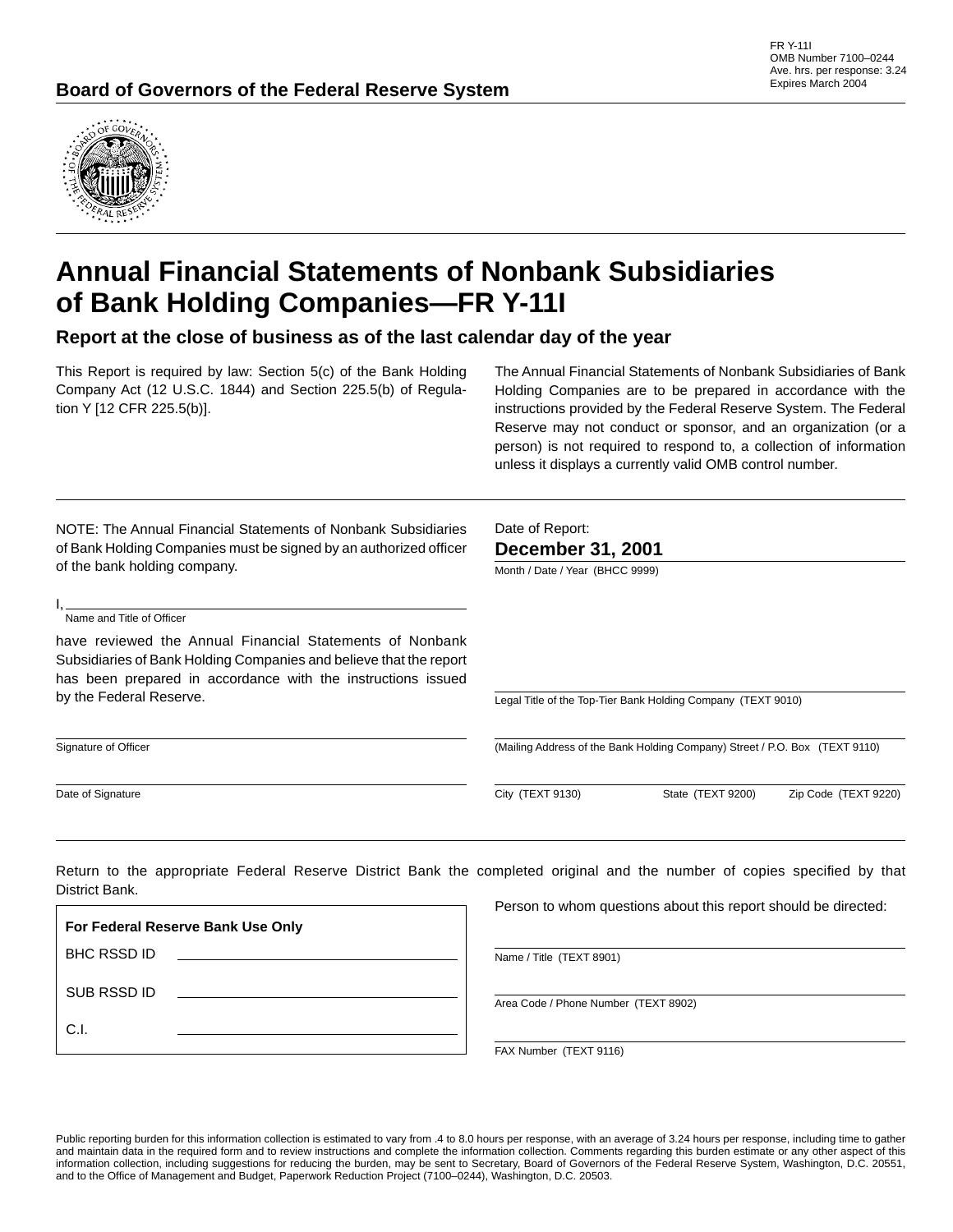# **Annual Financial Statements of Nonbank Subsidiaries of Bank Holding Companies**

#### FR Y–11I Page 1

Legal Name of Nonbank Subsidiary (TEXT 9012)

If the name of the nonbank subsidiary has changed since the previous FR Y–11I was filed with the Federal Reserve, indicate the former name of the company. (TEXT 9023)

Report at the close of business

### **Income Statement (calendar year-to-date)**

|                                                                                             | <b>BHCC</b> | Bil | Mil | Thou |
|---------------------------------------------------------------------------------------------|-------------|-----|-----|------|
|                                                                                             | 4107        |     |     |      |
|                                                                                             | 4073        |     |     |      |
|                                                                                             | 4074        |     |     |      |
|                                                                                             | 4230        |     |     |      |
|                                                                                             | 4079        |     |     |      |
| 6. Realized gains (losses) on held-to-maturity securities and available-for-sale securities | 4091        |     |     |      |
|                                                                                             | 4093        |     |     |      |
|                                                                                             | 3628        |     |     |      |
|                                                                                             | 3630        |     |     |      |
| 10. Income before taxes, extraordinary items, and other adjustments (sum of items 3, 5, 6,  |             |     |     |      |
|                                                                                             | 3631        |     |     |      |
|                                                                                             | 4302        |     |     |      |
|                                                                                             | 4320        |     |     |      |
|                                                                                             | 3147        |     |     |      |
|                                                                                             | 4340        |     |     |      |

# **Changes in Equity Capital**

|                                                                                                | <b>BHCC</b> | Bil | Mil | Thou |                       |
|------------------------------------------------------------------------------------------------|-------------|-----|-----|------|-----------------------|
| 1. Equity capital most recently reported for the end of previous calendar year (i.e., after    |             |     |     |      |                       |
|                                                                                                | 3217        |     |     |      |                       |
|                                                                                                | bhct        |     |     |      |                       |
|                                                                                                | 4340        |     |     |      | $\mathcal{P}_{\cdot}$ |
| <b>BHCC</b>                                                                                    |             |     |     |      |                       |
| 3. Sale, conversion, acquisition, or retirement of common stock and perpetual preferred stock. | A035        |     |     |      | 3.                    |
| 4. LESS: Cash dividends declared:                                                              |             |     |     |      |                       |
|                                                                                                | A101        |     |     |      | 4.a.                  |
|                                                                                                | 4460        |     |     |      | 4.b.                  |
|                                                                                                | <b>B511</b> |     |     |      | 5.                    |
|                                                                                                | 3581        |     |     |      | 6.                    |
| 7. Equity capital at end of current period (sum of items 1, 2, 3, 5, and 6 minus items 4.a     | bhct        |     |     |      |                       |
|                                                                                                | 3210        |     |     |      |                       |
|                                                                                                |             |     |     |      |                       |

| 1. Includes changes in net unrealized holding gains (losses) on available-for-sale securities, changes in accumulated net gains (losses) on cash |
|--------------------------------------------------------------------------------------------------------------------------------------------------|
| flow hedges, foreign currency translation adjustments, and changes in minimum pension liability adjustments.                                     |

#### Dollar Amounts in Thousands

 **For Federal Reserve Bank Use Only**

Dollar Amounts in Thousands

(Mailing Address of Nonbank Subsidiary) Street / P.O. Box (TEXT 9013)

City (TEXT 9024) State (TEXT 9026) Zip Code (TEXT 9027)

 **BHC RSSD ID SUB RSSD ID C.I.**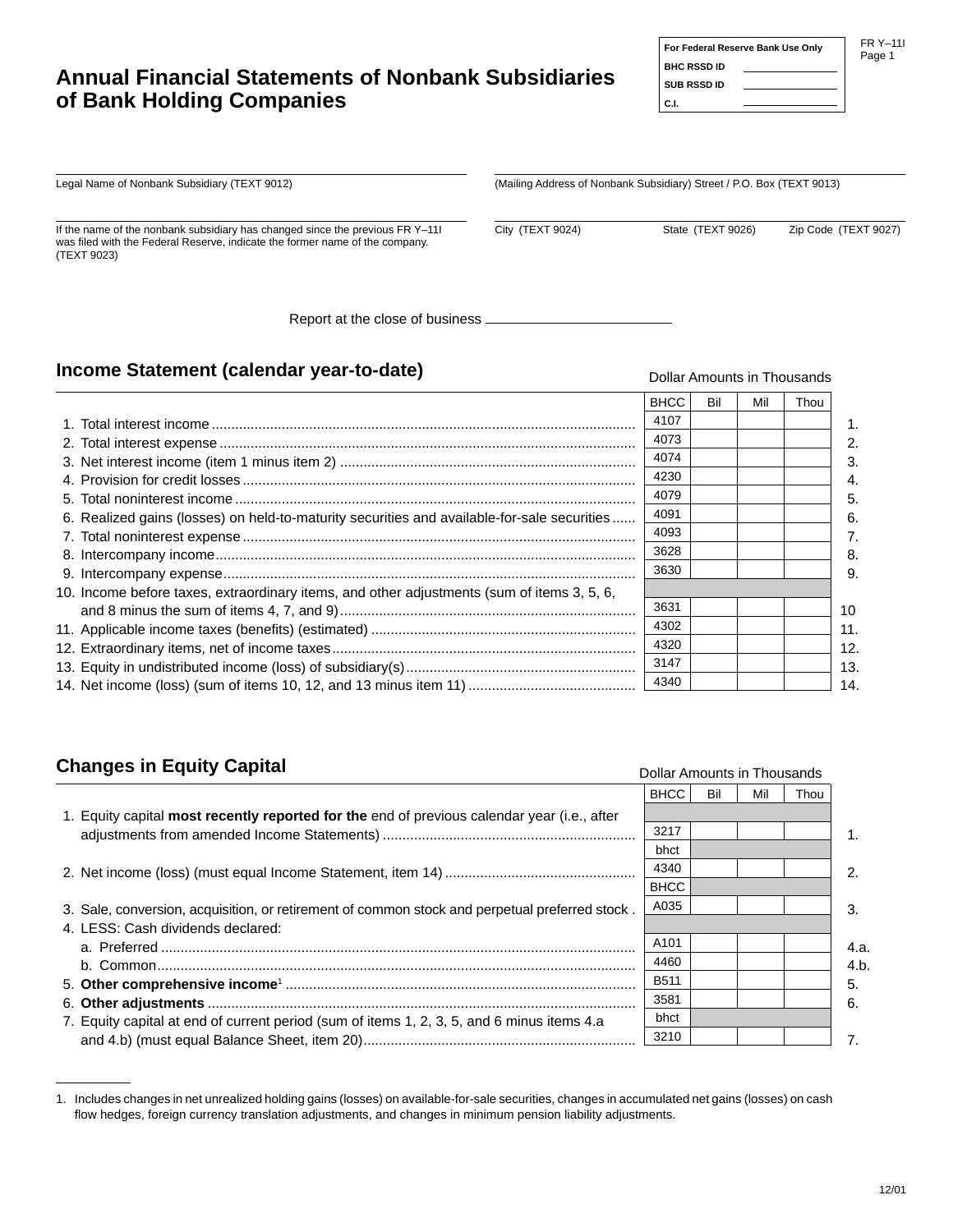# **Balance Sheet**

Dollar Amounts in Thousands

| <b>ASSETS</b>                                                                          | <b>BHCC</b> | Bil | Mil | Thou |
|----------------------------------------------------------------------------------------|-------------|-----|-----|------|
|                                                                                        | 0010        |     |     |      |
|                                                                                        | A036        |     |     |      |
| 3. Federal funds sold and securities purchased under agreements to resell              | 1350        |     |     |      |
| 4. Loans and lease financing receivables:                                              |             |     |     |      |
| a. Loans and lease financing receivables, net of unearned income                       | 2122        |     |     |      |
|                                                                                        | 3123        |     |     |      |
| c. Loans and lease financing receivables, net of unearned income and allowance for     |             |     |     |      |
|                                                                                        | 2125        |     |     |      |
|                                                                                        | 3545        |     |     |      |
|                                                                                        | 2145        |     |     |      |
|                                                                                        | 2150        |     |     |      |
|                                                                                        | 2130        |     |     |      |
|                                                                                        | 2143        |     |     |      |
|                                                                                        | 2160        |     |     |      |
| 11. Balances with related institutions, gross:                                         |             |     |     |      |
| a. Balances due from bank holding company (parent companies only), gross               | 1725        |     |     |      |
| b. Balances due from subsidiary banks of the bank holding company, gross               | 1726        |     |     |      |
| c. Balances due from other nonbank subsidiaries of the bank holding company, gross     | 1793        |     |     |      |
|                                                                                        | 2170        |     |     |      |
| LIABILITIES AND EQUITY CAPITAL                                                         |             |     |     |      |
|                                                                                        | 2200        |     |     |      |
|                                                                                        | 3548        |     |     |      |
| 15. Borrowings with a remaining maturity of one year or less (including federal funds  |             |     |     |      |
|                                                                                        | 5490        |     |     |      |
| 16. Borrowings with a remaining maturity of more than one year (including subordinated |             |     |     |      |
|                                                                                        | 1729        |     |     |      |
|                                                                                        | 2750        |     |     |      |
| 18. Balances due to related institutions, gross:                                       |             |     |     |      |
| a. Balances due to bank holding company (parent companies only), gross                 | 1781        |     |     |      |
| b. Balances due to subsidiary banks of the bank holding company, gross                 | 1782        |     |     |      |
| c. Balances due to other nonbank subsidiaries of the bank holding company, gross       | 1794        |     |     |      |
|                                                                                        | 2948        |     |     |      |
|                                                                                        | 3210        |     |     |      |
|                                                                                        | 3300        |     |     |      |

| For Federal Reserve Bank Use Only |  |  |
|-----------------------------------|--|--|
| C.I.                              |  |  |

12/01

| <b>BHCC</b><br>OFF-BALANCE-SHEET ITEMS                                                       |      |  |     | Dollar Amounts in Thousands |
|----------------------------------------------------------------------------------------------|------|--|-----|-----------------------------|
|                                                                                              |      |  | Mil | Thou                        |
|                                                                                              | 3817 |  |     |                             |
|                                                                                              | A013 |  |     |                             |
|                                                                                              | A014 |  |     |                             |
|                                                                                              | 3411 |  |     |                             |
| 26. Commitments to purchase foreign currencies and U.S. dollar exchanges (spot, forward,     |      |  |     |                             |
|                                                                                              | 3415 |  |     |                             |
| 27. All other futures and forward contracts (excluding contracts involving foreign exchange) | A015 |  |     |                             |
| 28. Option contracts:                                                                        |      |  |     |                             |
|                                                                                              | A098 |  |     |                             |
|                                                                                              | A099 |  |     |                             |
|                                                                                              | 3450 |  |     |                             |
|                                                                                              | 3826 |  |     |                             |
|                                                                                              | 3829 |  |     |                             |
|                                                                                              | A016 |  |     |                             |
|                                                                                              | A100 |  |     |                             |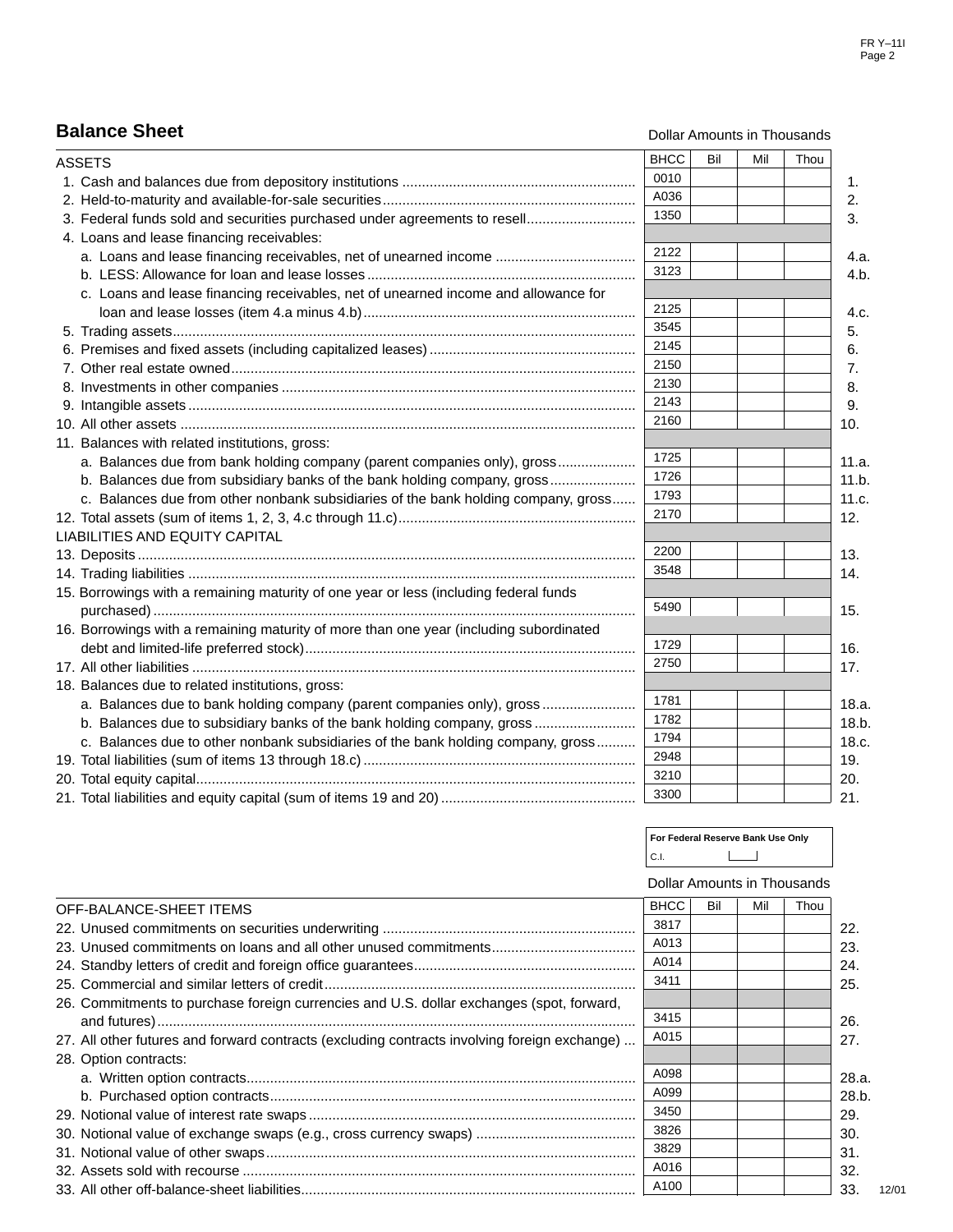FR Y–11I Page 3

## **Schedule A—Loans and Lease Financing Receivables**

**(To be completed only by nonbanking subsidiaries engaged in credit extending activities)**

#### Dollar Amounts in Thousands

| (Exclude balances with related institutions)                                           |      |  |               | <b>BHCC</b> | Bil  | Mil | Thou |  |
|----------------------------------------------------------------------------------------|------|--|---------------|-------------|------|-----|------|--|
|                                                                                        |      |  |               |             | 1410 |     |      |  |
|                                                                                        |      |  |               |             | 3623 |     |      |  |
|                                                                                        |      |  |               |             | 3622 |     |      |  |
| 4. Loans to individuals for personal, household, and other personal expenditures       |      |  |               |             | 1975 |     |      |  |
|                                                                                        |      |  |               |             | A017 |     |      |  |
| 6. Loans and lease financing receivables:                                              |      |  |               |             |      |     |      |  |
|                                                                                        |      |  |               | 1721        |      |     |      |  |
|                                                                                        |      |  |               | 1722        |      |     |      |  |
| 7. Past due and nonaccrual loans and leases:                                           |      |  |               |             |      |     |      |  |
|                                                                                        |      |  |               |             | 1406 |     |      |  |
|                                                                                        |      |  |               |             | 1407 |     |      |  |
|                                                                                        |      |  |               |             | 1403 |     |      |  |
| d. Loans and leases restructured and included in past due and nonaccrual loans         |      |  |               |             | A018 |     |      |  |
| e. Loans and leases restructured and in compliance with modified terms                 |      |  |               |             | 1616 |     |      |  |
| 8. Loan and lease losses:                                                              |      |  |               |             |      |     |      |  |
|                                                                                        |      |  |               |             | C079 |     |      |  |
|                                                                                        |      |  |               |             | 4605 |     |      |  |
| 9. Loan servicing portfolio:                                                           |      |  |               |             |      |     |      |  |
| a. Number of loans in servicing portfolio (report the                                  | A019 |  | <b>NUMBER</b> |             |      |     |      |  |
|                                                                                        |      |  |               | A020        |      |     |      |  |
| 10. Loans that have been securitized and sold without recourse with servicing retained |      |  |               |             |      |     |      |  |
|                                                                                        |      |  | A021          |             |      |     |      |  |